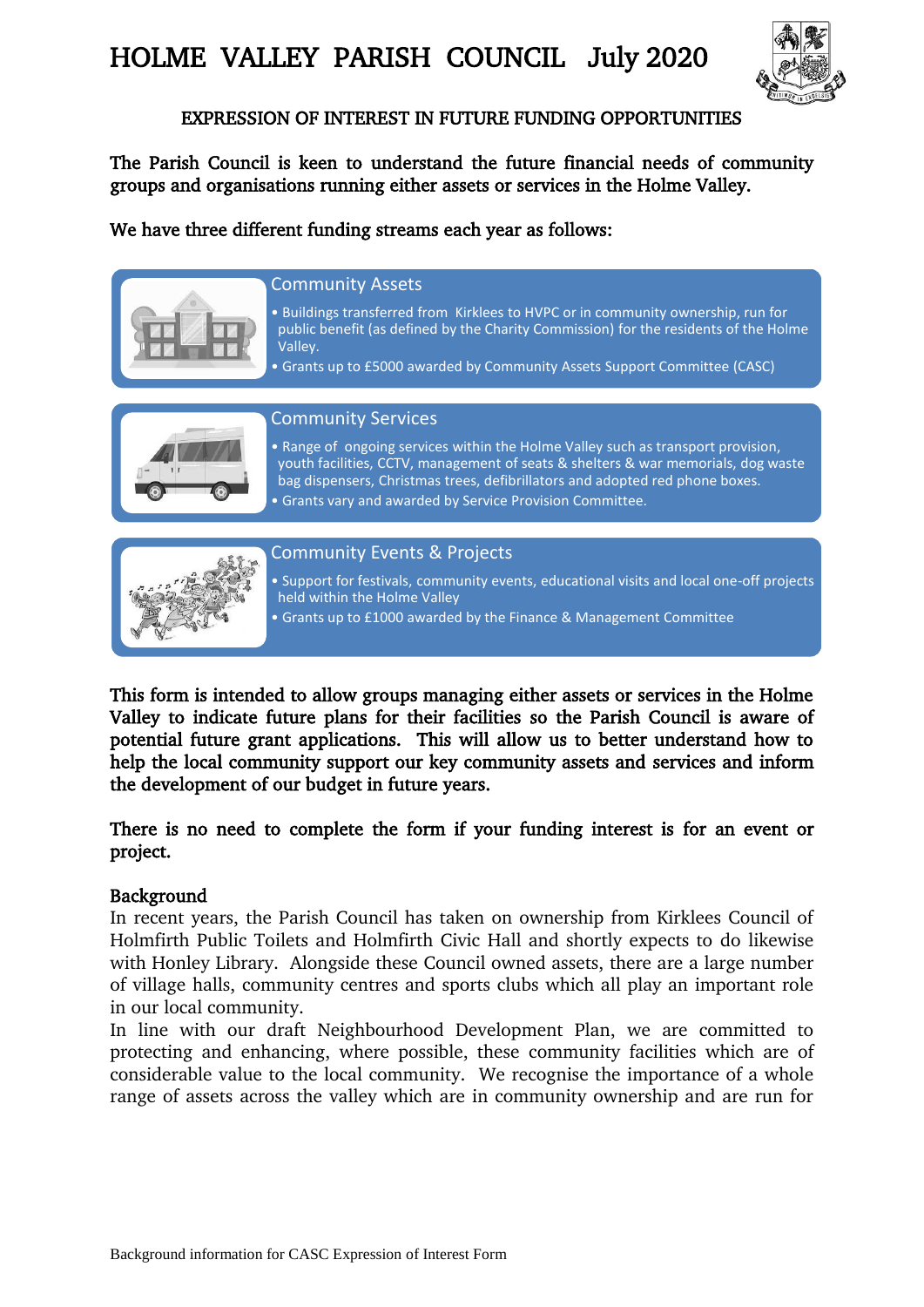public benefit (as defined by the Charity Commission<sup>1</sup>) for the residents of the Holme Valley.

Alongside directly maintaining seats, shelters and war memorials, and paying for village Christmas trees, dog waste bags and adopting red phone boxes, we also provide funding for ongoing services run by different organisations such as the valley mini-buses and local youth services.

The Parish Council wishes to understand better what our community requires both for its valued assets and its ongoing services and how it can best target its financial support.

We do recognise the value of events and projects for bringing our community together so will continue to support one off events such as festivals and sporting/ club events and this form is not intended to be used for future notification of these.

### Funding & deadline

The Parish Council sets its budget for the following year (commencing April 2021) during autumn 2020. This helps determine our precept, which is the annual tax all residents pay towards the operation of the Parish Council. We have three dedicated Committees and to assist in understanding potential funding requests next year, we would welcome expressions of interest in potential funding for capital expenditure on community assets and the provision of community services from applicants by  $30<sup>th</sup>$ September 2020. The Committees will then consider the information provided when recommending their required budget for 2021/22. Full Council then considers the budget in its entirety in January 2021 to determine the level of precept for the following year.

### Process

Completing the form is not a funding application but an indication of what funding you may be seeking in the future. We limit each applicant to £5000 per year for community assets and whilst community services vary, these would usually be up to a maximum of £5000 since this is the limit of grant awards by a Committee, with larger ones requiring Full Council consideration. A longer funding application form would need to be completed for CASC grants ready for April 2021. At that point, further information would be required regarding your annual accounts, constitution etc (see the [Grants](https://www.holmevalleyparishcouncil.gov.uk/Grants_23021.aspx) page of our website for further details of our current criteria and guidelines).

Please note that we cannot guarantee that any funding application in the future year will be successful as each application will be considered on its merits by the relevant Committees. The Committee will similarly only be able to spend the budget approved by Full Council. We would therefore encourage you to apply to other organisations for funding where possible.

 $\overline{a}$ 1

[https://assets.publishing.service.gov.uk/government/uploads/system/uploads/attachment\\_data/file/588234/PB1\\_](https://assets.publishing.service.gov.uk/government/uploads/system/uploads/attachment_data/file/588234/PB1_The_public_benefit_requirement.pdf) [The\\_public\\_benefit\\_requirement.pdf](https://assets.publishing.service.gov.uk/government/uploads/system/uploads/attachment_data/file/588234/PB1_The_public_benefit_requirement.pdf)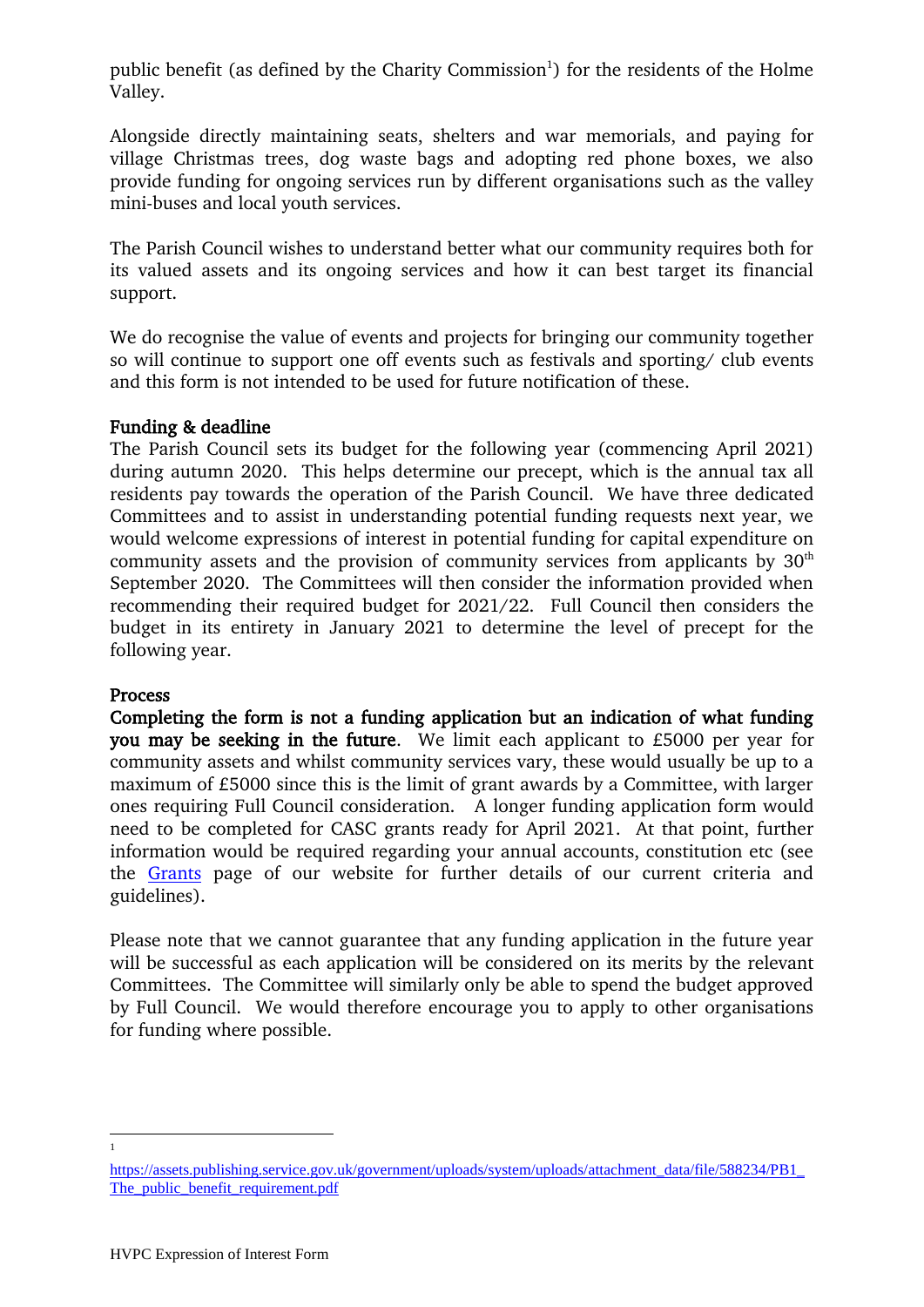Please complete this brief form as clearly as possible and return it to the clerk by  $30<sup>th</sup>$ September 2020. Copies of the completed forms will be circulated to all Members of the relevant Committees for review at their autumn meeting.

**EXPRESSION OF INTEREST IN FUTURE FUNDING OPPORTUNITIES** (2021-22 onwards for Capital or services grants)

Name & Address of Community Asset / Club/ Society/ Organisation Name of Management Group Expected Future Plans for Capital or Services Expenditure from 2021 Onwards Requiring External Funding (please give anticipated costs if known) What are the implications of not making this investment on the community asset or service? (can it be delayed, reserves used etc)